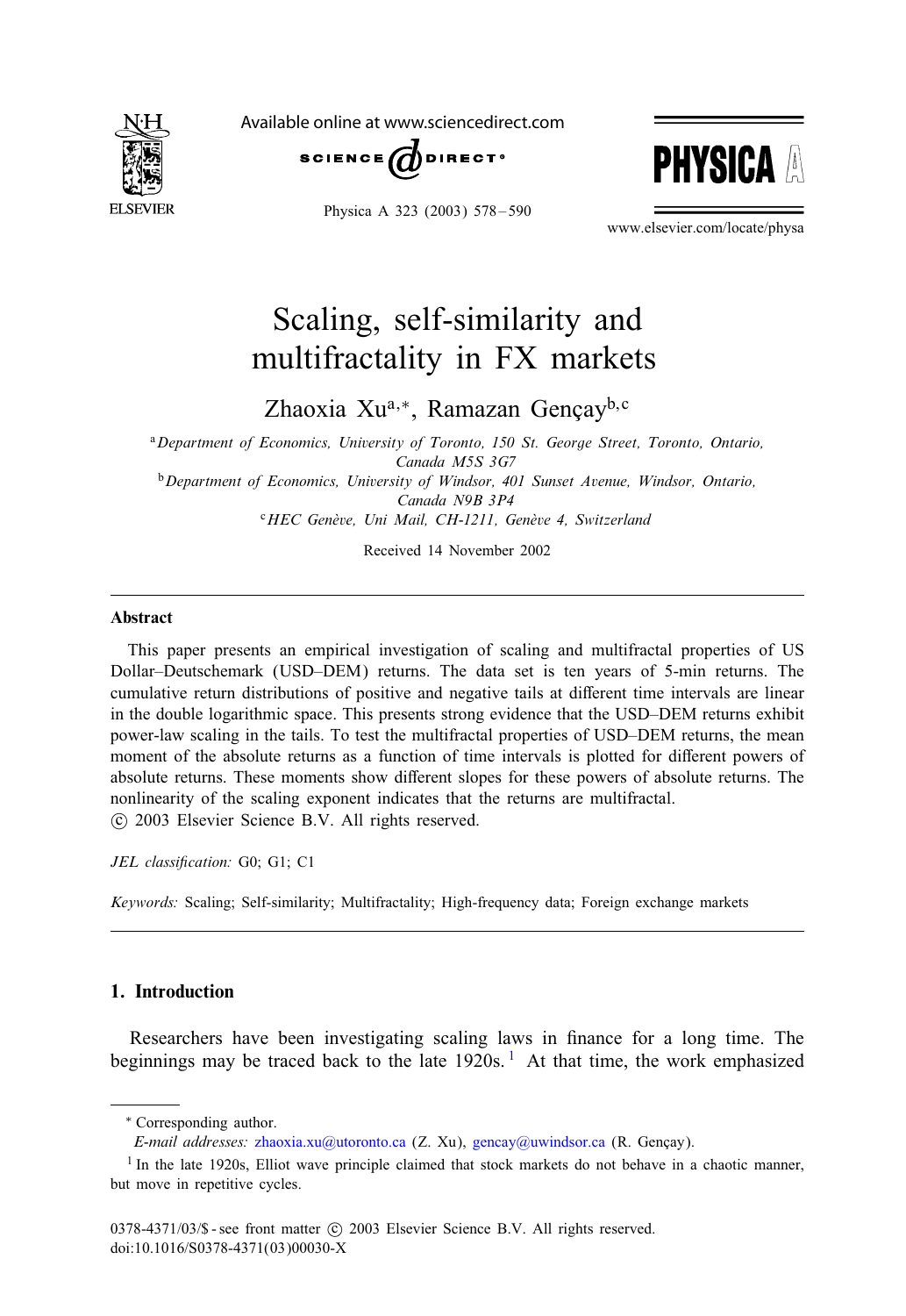the appearance of patterns at different time scales. In the 1960s, a class of stable distributions was put forward to account for the power-law tail behavior of financial series.  $2$  Fractals and chaos coming from physical science led to a new wave of interest in scaling in the  $1980s$ .<sup>3</sup> In recent years, the study of scaling laws resurged due to the availability of high-frequency data.

Scaling expresses invariance with respect to translation in time and change in the unit of time. That is, except for amplitude and rate of change, the rules of higher- and lower-frequency variation are the same as the rules of mid-speed frequency variation, Mandelbrot  $[4]$ . Scaling is a rule that relates returns over different sampling intervals. The shape of the distribution of returns should be the same when the time scale is changed, Calvet and Fisher  $[5]$ . In empirical studies, the scaling analysis typically exploits some kind of linear relationship between logs of variables.

In the literature, many empirical studies have shown that financial time series exhibit scaling like characteristics. Müller et al.  $[6]$  $[6]$  and Guillaume et al.  $[7]$  reported an empirical scaling law for mean absolute price changes over a time interval for foreign exchange rate. Dacorogna et al. [\[8\]](#page--1-0) presented empirical scaling laws for US Dollar– Japanese Yen (USD–JPY) and British Pound–US Dollar (GBP–USD). Mantegna and Stanley  $[9]$  also found scaling behavior in the Standard and Poor index (S&P 500) by examining high frequency data. Recently, Gençay et al.  $[10]$  suggested that financial time series may not follow a single-scaling law across all horizons. They used a wavelet multi-scaling approach to show that foreign exchange rate volatilities follow different scaling laws at different horizons. They provided evidence that there was no unique global scaling in financial time series but rather scaling was time varying.

However, some literature continued to question the evidence of the scaling laws in foreign exchange (FX) markets. LeBaron [\[11\]](#page--1-0) examined the theoretical foundation of scaling laws. He demonstrated that many graphical scaling results could have been generated by a simple stochastic volatility model. He suggested that dependence in the financial time series might be the key cause in the apparent scaling observed. LeBaron [\[12\]](#page--1-0) presented a simple stochastic volatility model, which was able to produce visual power-laws and long memory similar to those from actual return series using comparable sample sizes. However, Stanley et al. [\[13\]](#page--1-0) pointed out that a three-factor model cannot generate power-law behavior.

Whether or not the financial time series follow power-law and the type of scaling rule they obey are still open questions. In this paper, we will investigate intra-day US Dollar–Deutschemark (USD–DEM) returns and provide evidence that the tails of returns do follow power-law. Furthermore, the returns exhibit multifractal behavior. Section  $2$  is on the discussion of two types of scaling behaviors of USD–DEM returns. Namely, the behavior of the tails of the distribution of returns keeping the time interval of returns constant and the behavior of the moments of the absolute value of returns as a function of time interval. We conclude afterwards.

<sup>&</sup>lt;sup>2</sup> See Mandelbrot  $[1]$  and Fama  $[2]$  for details.

<sup>&</sup>lt;sup>3</sup> See Peters [\[3\]](#page--1-0) for a survey of fractals and chaos.